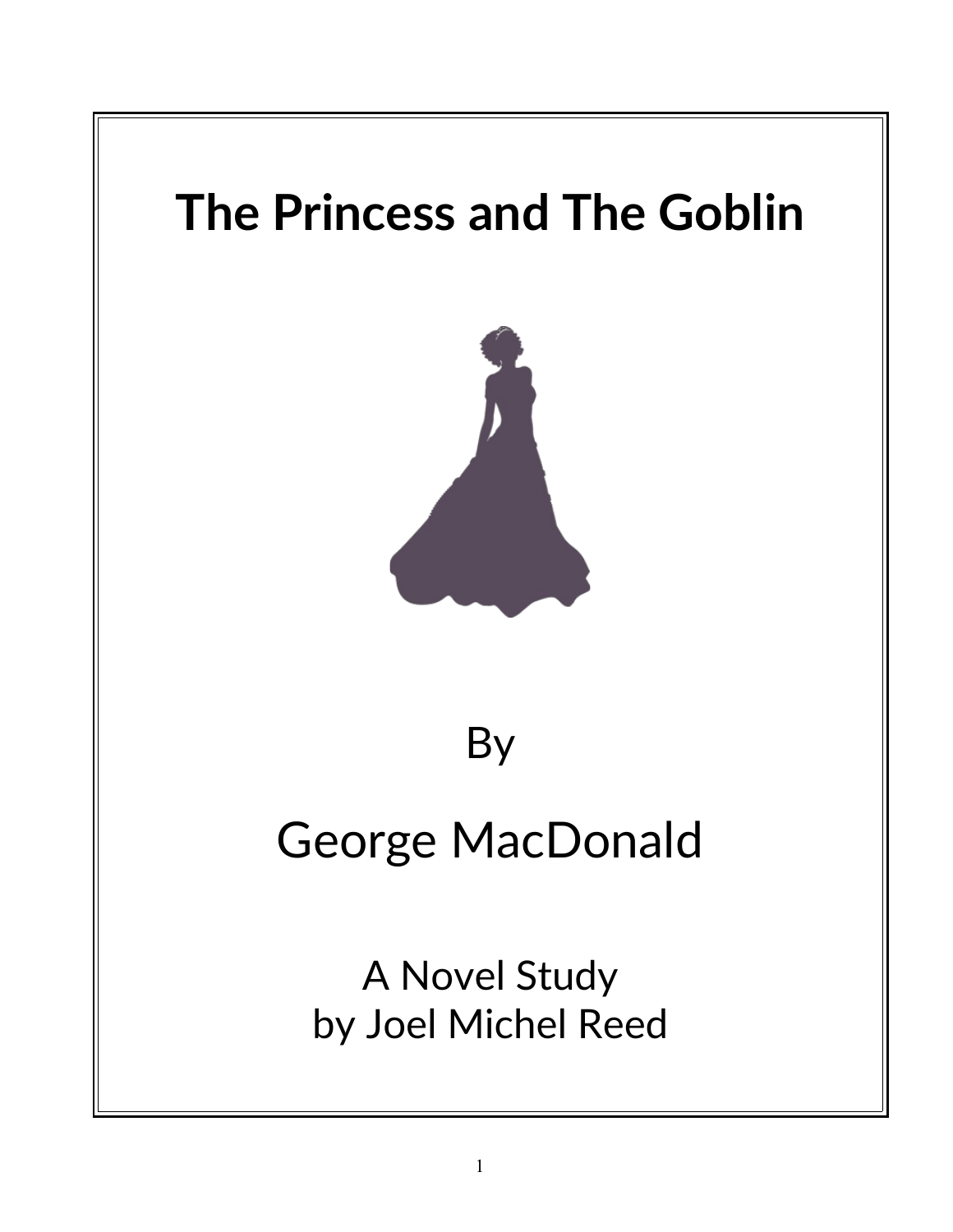*By George MacDonald*



## **Table of Contents**

| <b>Suggestions and Expectations</b> | 3  |
|-------------------------------------|----|
|                                     |    |
| List of Skills                      | 4  |
|                                     |    |
| Synopsis / Author Biography         | 5  |
|                                     |    |
| <b>Student Checklist</b>            | 6  |
| Reproducible Student Booklet        |    |
|                                     |    |
| <b>Answer Key</b>                   | 54 |

**About the author:** Joel Reed has over 70 published novel studies and is the author of four  $|$ novels. For information on his work and literature, please visit  $\overline{\text{www.reednovelstudies.com}}$ 

> Copyright © 2014 Joel Reed Revisions Completed in 2022 All rights reserved by author. Permission to copy for single classroom use only. Electronic distribution limited to single classroom use only. Not for public display.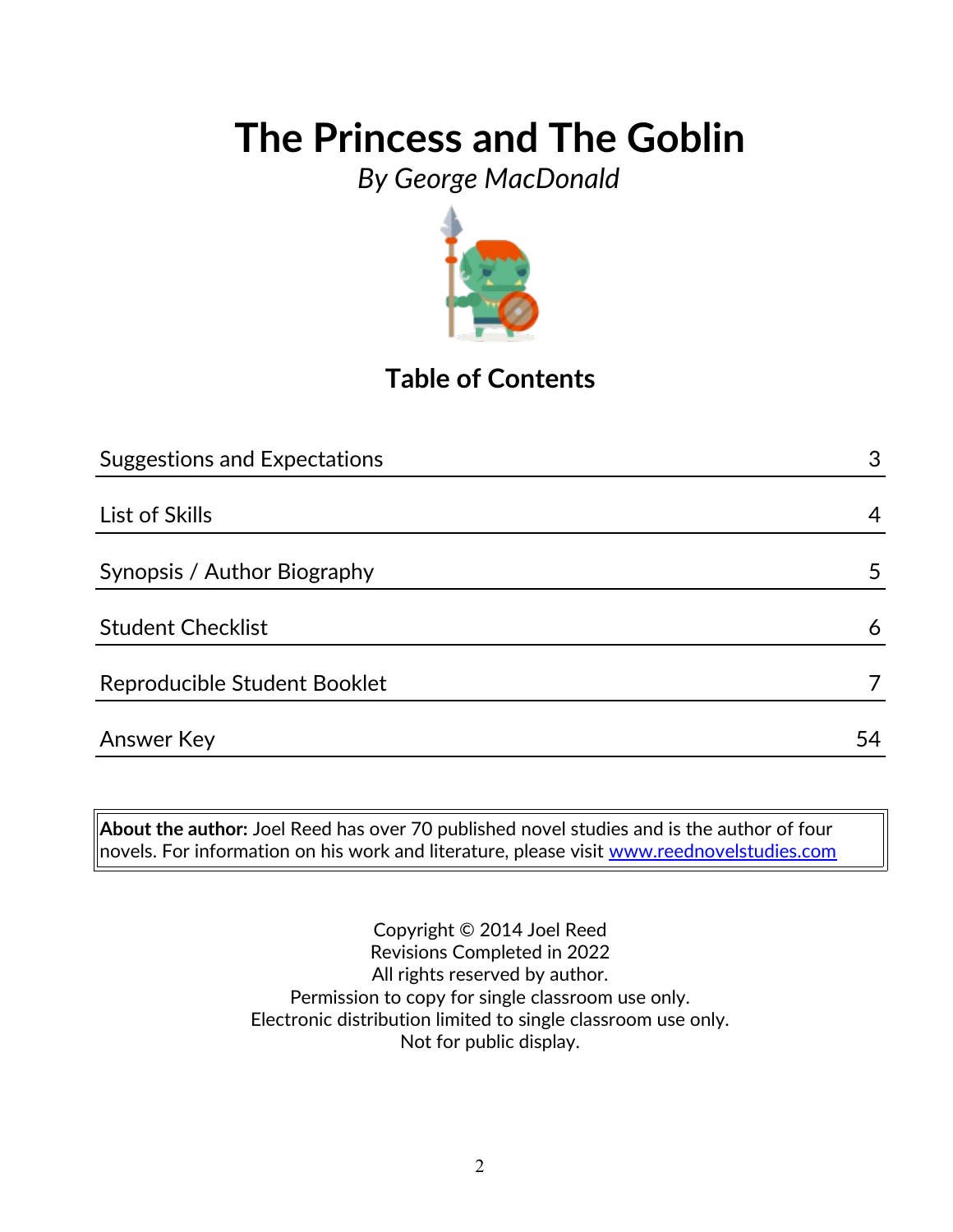*By George MacDonald*

### **Suggestions and Expectations**

This curriculum unit can be used in a variety of ways. Each chapter of the novel study focuses on four chapters of *The Princess and The Goblin* and is comprised of five of the following different activities:

- Before You Read
- Vocabulary Building
- Comprehension Questions
- Language Activities
- Extension Activities

#### **Links with the Common Core Standards (U.S.)**

Many of the activities in this unit are supported by the Common Core Standards. For instance the *Reading Standards for Literature, Grade 5*, makes reference to the following:

a) determining the meaning of words and phrases. . . including figurative language;

- b) explaining how a series of chapters fits together to provide the overall structure;
- c) compare and contrast two characters;
- d) determine how characters … respond to challenges;

e) drawing inferences from the text;

f) determining a theme of a story . . . **and many others.**

A principal expectation of the unit is that students will develop their skills in reading, writing, listening and oral communication, as well as in reasoning and critical thinking. Students will also be expected to provide clear answers to questions and well-constructed explanations. It is critical as well that students be able to relate events and the feelings of characters to their own lives and experiences and describe their own interpretation of a particular passage.

A strength of the unit is that students can work on the activities at their own pace. Every activity need not be completed by all students. A **portfolio cover** is included (p.7) so that students may organize their work and keep it all in one place. A **Student Checklist** is also included (p.6) so that a record of completed work may be recorded.

**Themes** which may be taught in conjunction with the novel include family, courage and perseverance, the destructive power of vengeance, faith, and bravery.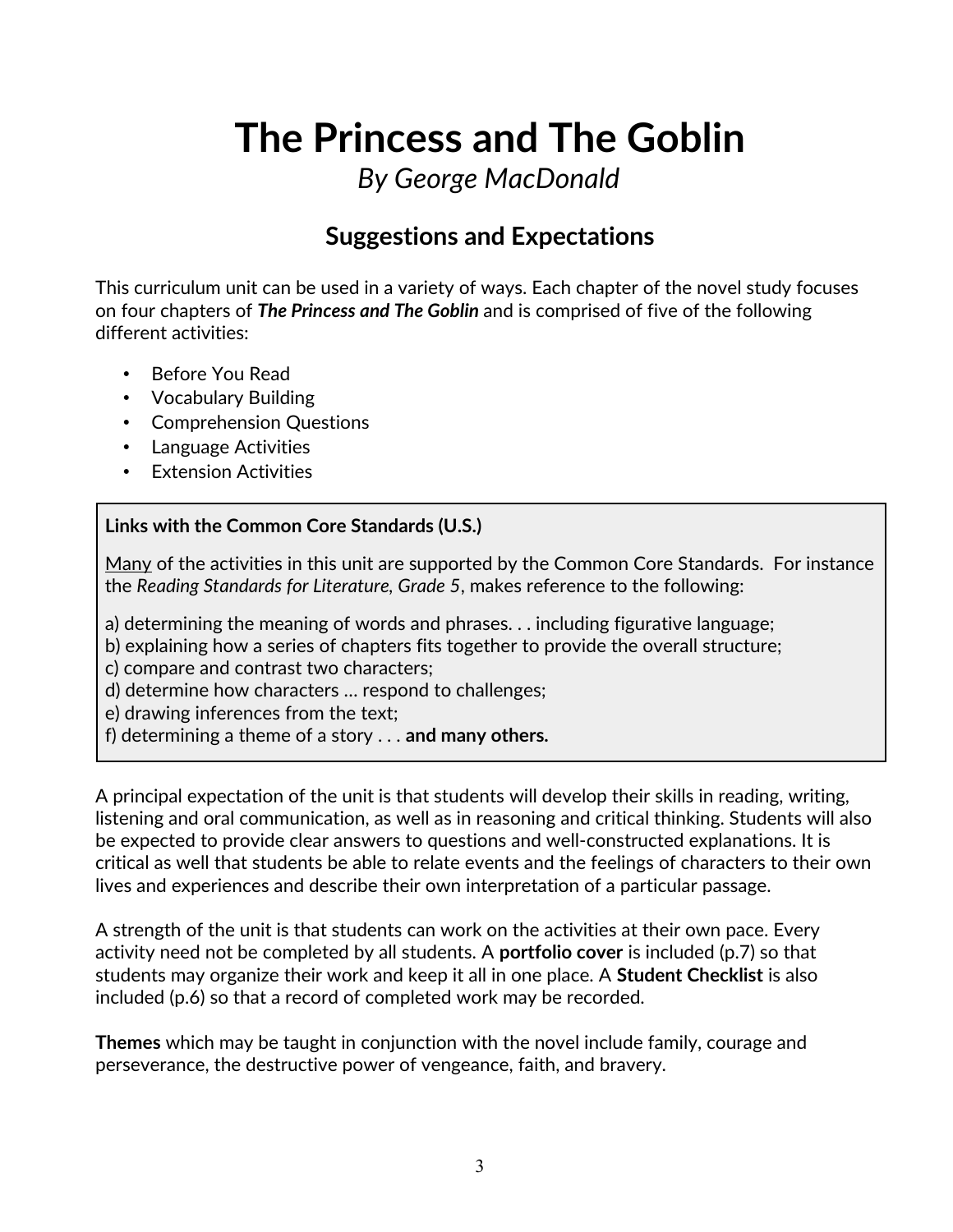## *By George MacDonald*

## **List of Skills**

#### **Vocabulary Development**

- 1. Locating descriptive words/phrases 8. Use of singular / plural nouns
- 2. Listing synonyms/homonyms 9. Listing compound words
- 3. Identifying/creating *alliteration* 10. Identifying parts of speech
- 
- 
- 6. Identify *foreshadowing*. 13. Identify *anagrams*
- 7. Identify *personification*

#### **Setting Activities**

1. Summarize the details of a setting

#### **Plot Activities**

- 1. Complete a *time line* of events 4. Identify *cliffhangers*
- 
- 3. Complete Five W's Chart

#### **Character Activities**

#### **Creative and Critical Thinking**

- 
- 2. Write a newspaper story **7. Write a book review**
- 
- 4. Conduct an interview 9. Write a short story
- 

#### **Art Activities**

- 
- 
- 
- 
- 
- 4. Use of capitals and punctuation 11. Determining alphabetical order
- 5. Identifying syllables 12. Identify/create *similes*
	-

- 
- 2. Identify conflict in the story 5. Identify the climax of the novel.
- 1. Determine character traits 2. Relating personal experiences
- 1. Research 6. Write a description of personal feelings
	-
- 3. Participate in a talk show 8. Complete an Observation Sheet
	-
- 5. Create a poem. 10. Complete a KWS Chart
- 1. A Storyboard 4. Design a cover for the novel
- 2. Create a collage 5. Create a comic strip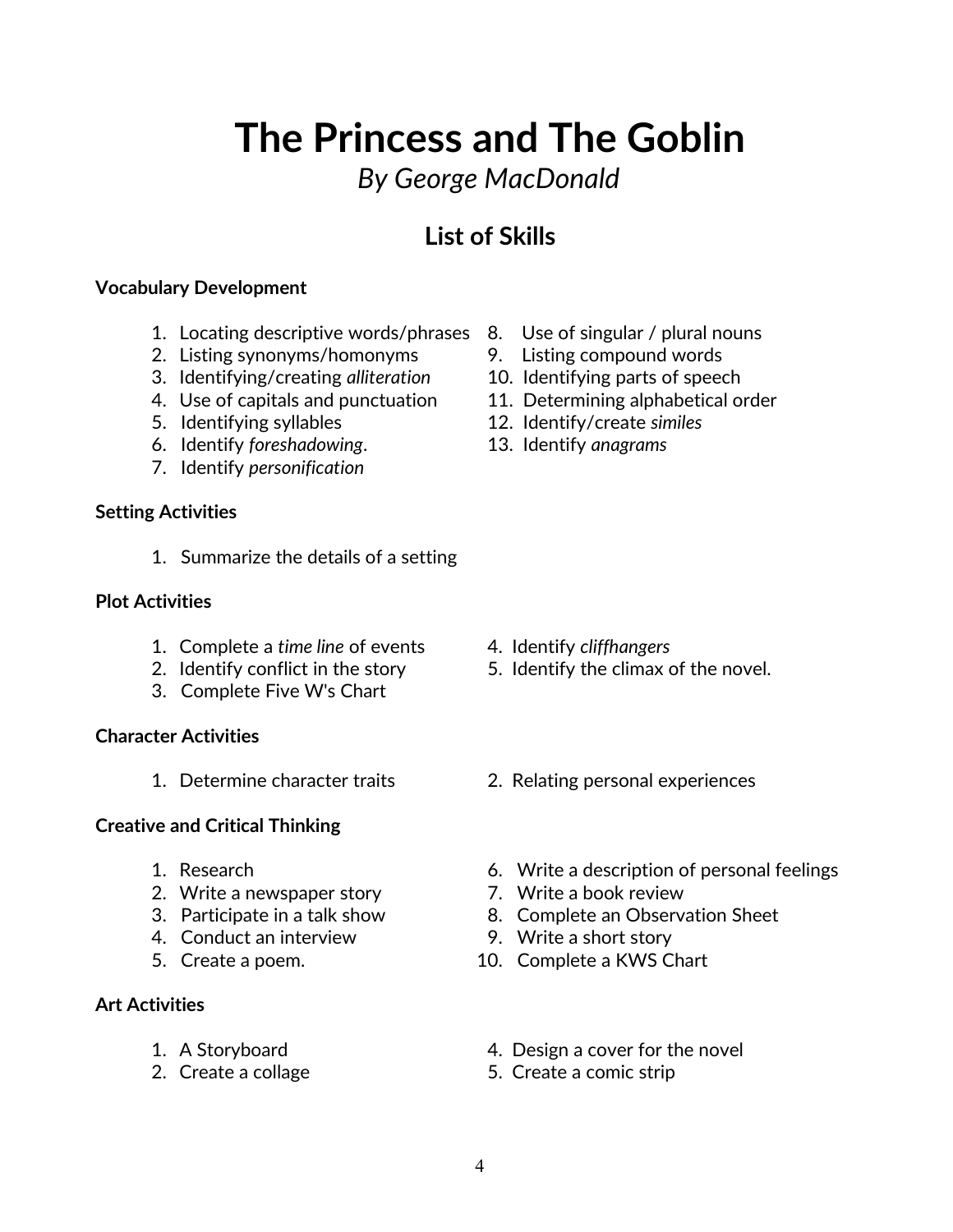*By George MacDonald*

### **Synopsis**

 Princess Irene has discovered a secret winding stairway in the castle. It leads to a bewildering labyrinth of unknown passages with closed doors – and a further stairway. What lies at the top? Meanwhile, the miner's son Curdie overhears a fiendish plot by the goblins that live below the mountain, But with the help of Irene's magic ring, can they stop the goblins' terrifying plans in time? (The Publisher – Puffin Classics)

A complete synopsis and other helpful reviews can be found on the following website: http://en.wikipedia.org/wiki/The Princess and the Goblin

#### **Author Biography** *George MacDonald*

 **George MacDonald** (10 December 1824 – 18 September 1905) was a Scottish author, poet, and Christian minister. He was a pioneering figure in the field of fantasy literature and the mentor of fellow writer Lewis Carroll. His writings have been cited as a major literary influence by many notable authors including **W.H. Auden, C.S. Lewis, J.R.R. Tolkien, Walter de la Mare, E. Nesbit** and **Madeline L'Engle**. C. S. Lewis wrote that he regarded MacDonald as his "master": "Picking up a copy of *Phantastes* one day at a train-station bookstall, I began to read. A few hours later," said Lewis, "I knew that I had crossed a great frontier." G.K. Chesterton cited *The Princess and The Goblin* as a book that had "made a difference to my whole existence".



 Even **Mark Twain**, who initially disliked MacDonald, became friends with him, and there is some evidence that Twain was influenced by MacDonald. Christian author **Oswald Chambers** wrote in *Christian Disciplines*, vol. 1, that "it is a striking indication of the trend and shallowness of the modern reading public that George MacDonald's books have been so neglected". Courtesy of Wikipedia: [http://en.wikipedia.org/wiki/George\\_MacDonald](http://en.wikipedia.org/wiki/George_MacDonald)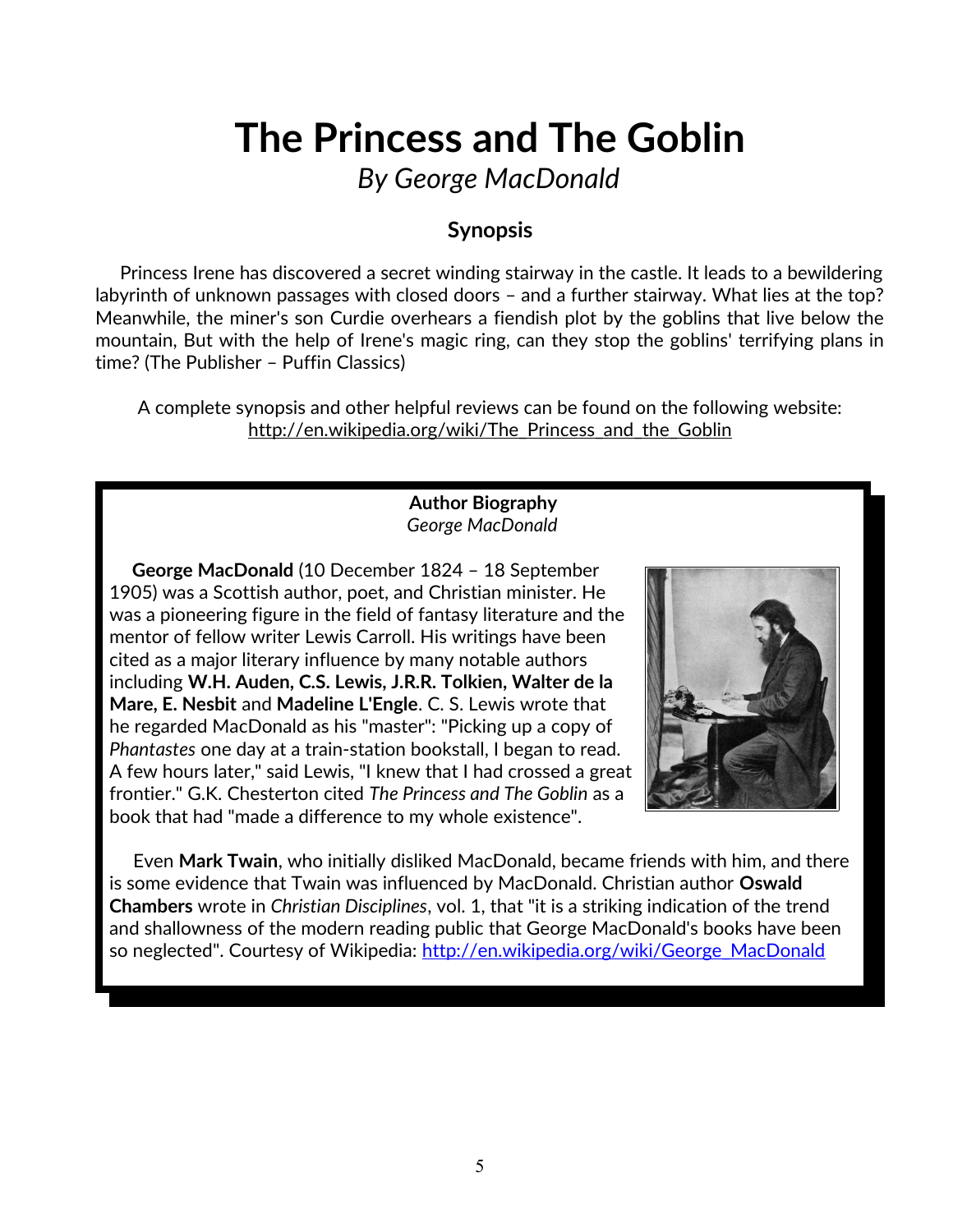*By George MacDonald*



### **Student Checklist**

Student Name

| Assignment | Grade / Level | Comments |
|------------|---------------|----------|
|            |               |          |
|            |               |          |
|            |               |          |
|            |               |          |
|            |               |          |
|            |               |          |
|            |               |          |
|            |               |          |
|            |               |          |
|            |               |          |
|            |               |          |
|            |               |          |
|            |               |          |
|            |               |          |
|            |               |          |
|            |               |          |
|            |               |          |
|            |               |          |
|            |               |          |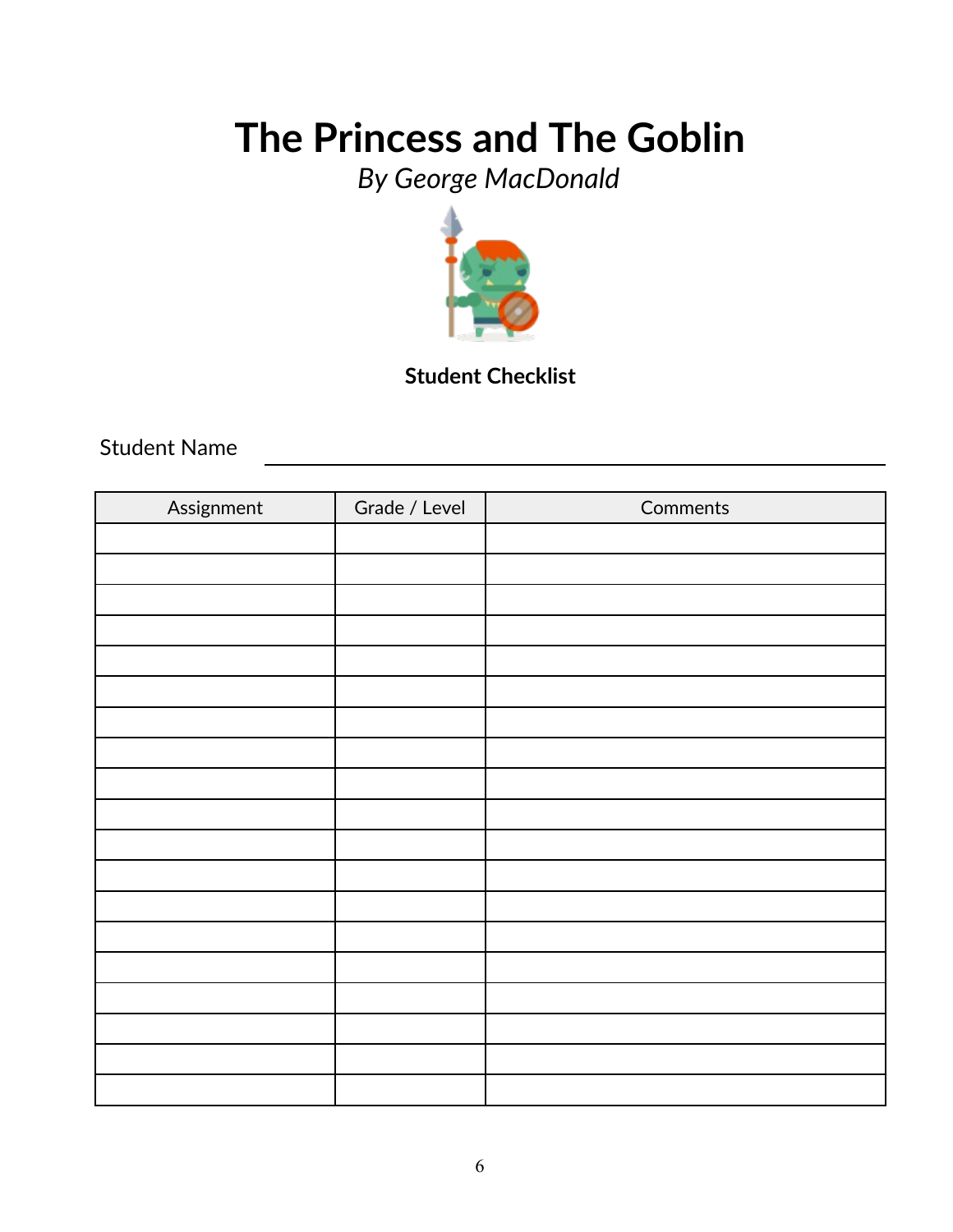

*By George MacDonald*

Name: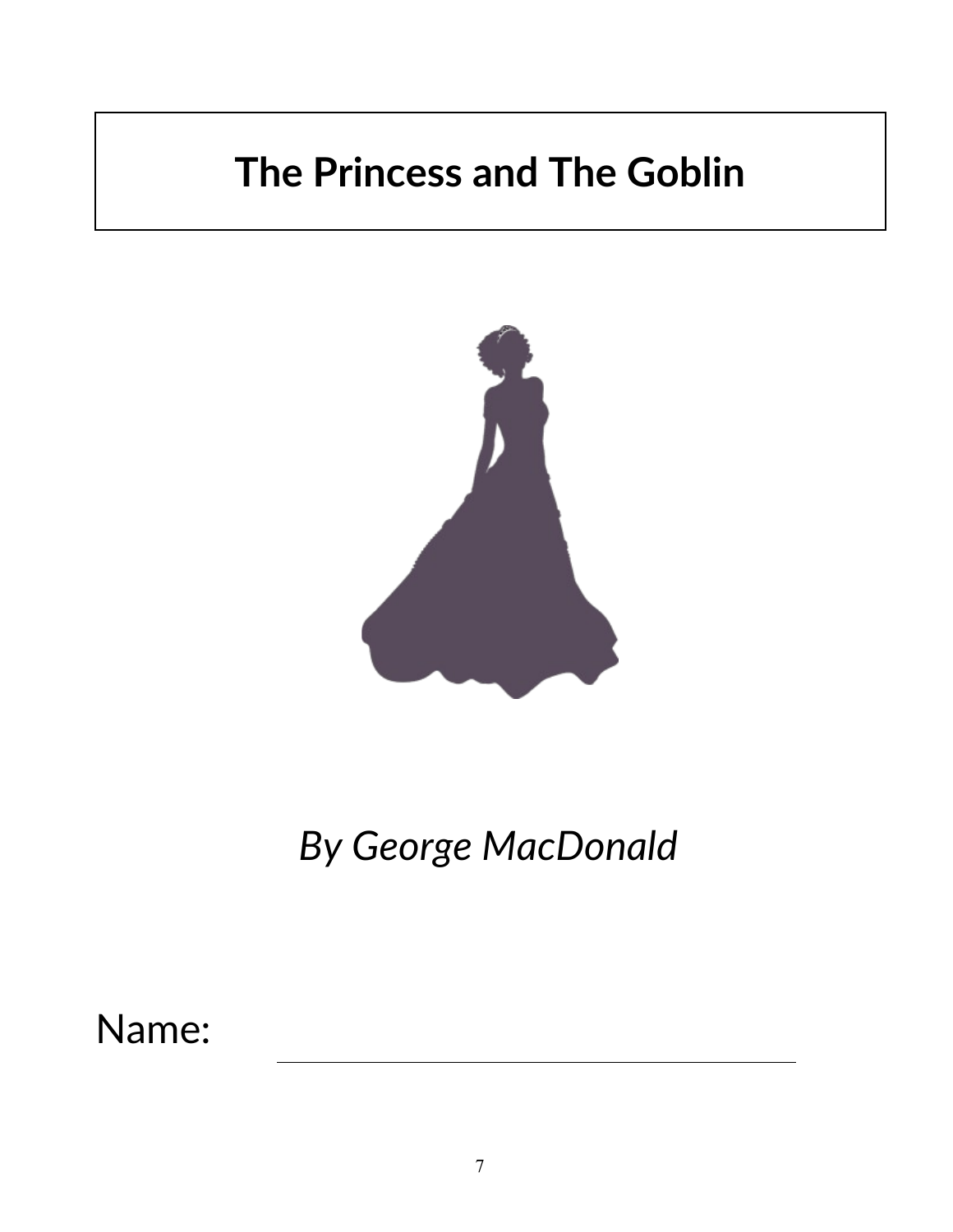*By George MacDonald*



### **Chapters 1-4**

## **Before you read the chapter**:

Write a brief summary about what you believe the plot-line of our novel will be about.



### **Vocabulary:**

Choose a word from the list to complete each sentence.

| distance | misshapen | brushed      | valleys | miserable |
|----------|-----------|--------------|---------|-----------|
| passage  | delighted | subterranean | humming | beneath   |

- 1. There was once a little princess whose father was king over a great country full of mountains and \_\_\_\_\_\_\_\_\_\_\_\_\_\_\_\_\_\_\_.
- 2. Now in these \_\_\_\_\_\_\_\_\_\_\_\_\_\_\_\_\_\_ caverns lived a strange race of beings, called by some *gnomes*, by some *kobolds*, by some *goblins*.
- 3. And as they grew \_\_\_\_\_\_\_\_\_\_\_\_\_\_\_ in body they had grown in knowledge and cleverness, and now were able to do things no mortal could see the possibility of.
- 4. There she found the landing was the end of a long There is not the state of a long
- 5. She ran for some \_\_\_\_\_\_\_\_\_\_\_\_\_\_\_\_\_, turned several times, and then began to be afraid.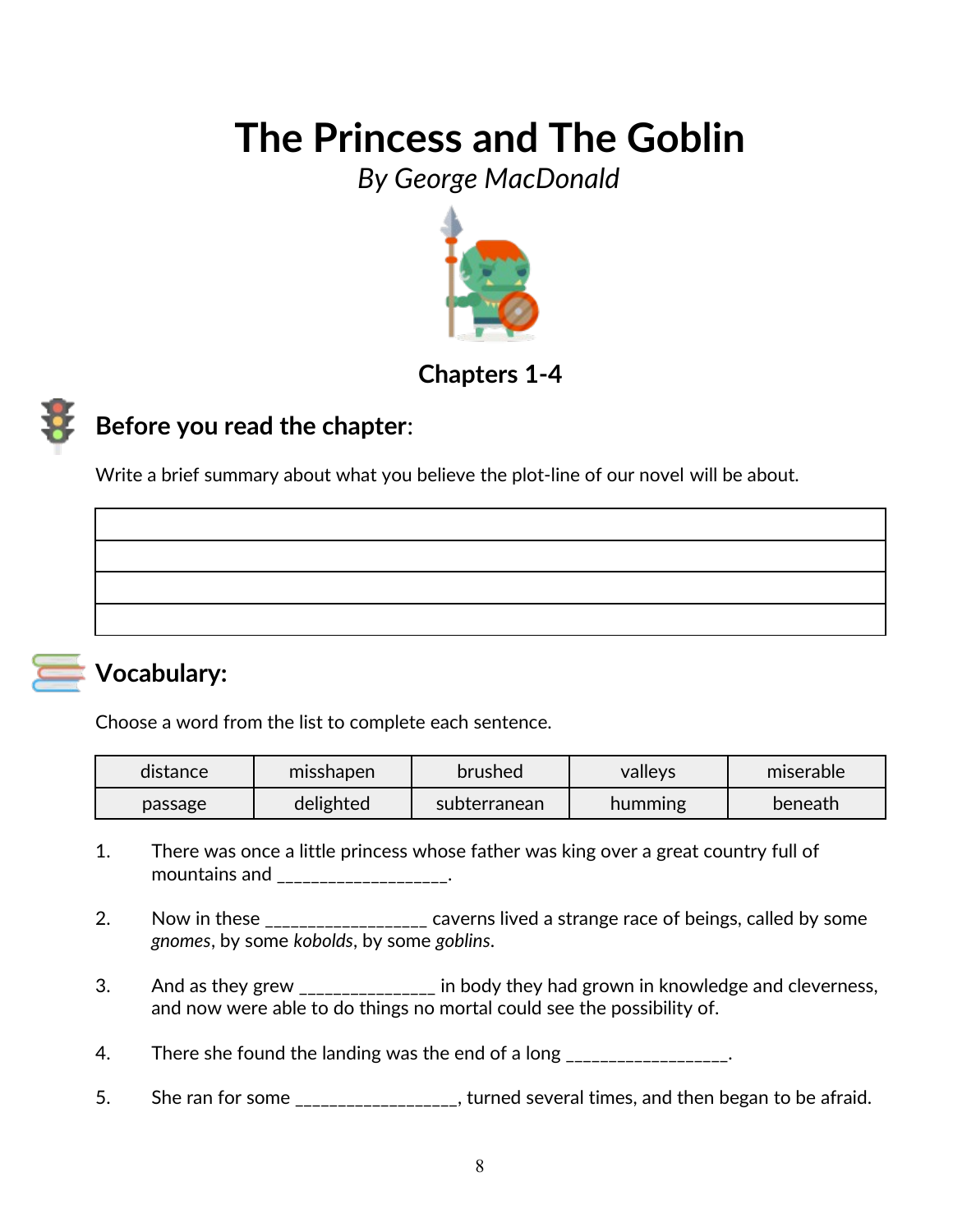- 6. After a good cry, she got up, and \_\_\_\_\_\_\_\_\_\_\_\_\_\_\_\_\_ the dust from her frock.
- 7. But as she stood, she began to hear a curious \_\_\_\_\_\_\_\_\_\_\_\_\_\_\_\_\_\_\_\_\_ sound.
- 8. I will some day, but now you must go back, or nursie will be \_\_\_\_\_\_\_\_\_\_\_\_\_\_\_\_\_ about you. I dare say she's looking for you everywhere.'



- 1. Describe the **setting** of the story as Chapter One begins.
- 2. Why did the goblins disappear into the depths of the caverns?

b. How did this change the behaviour of the goblins?

3. Briefly describe what happened when Princess Irene decided to leave her room.

4. What did Princess Irene say to Lootie that upset her so much?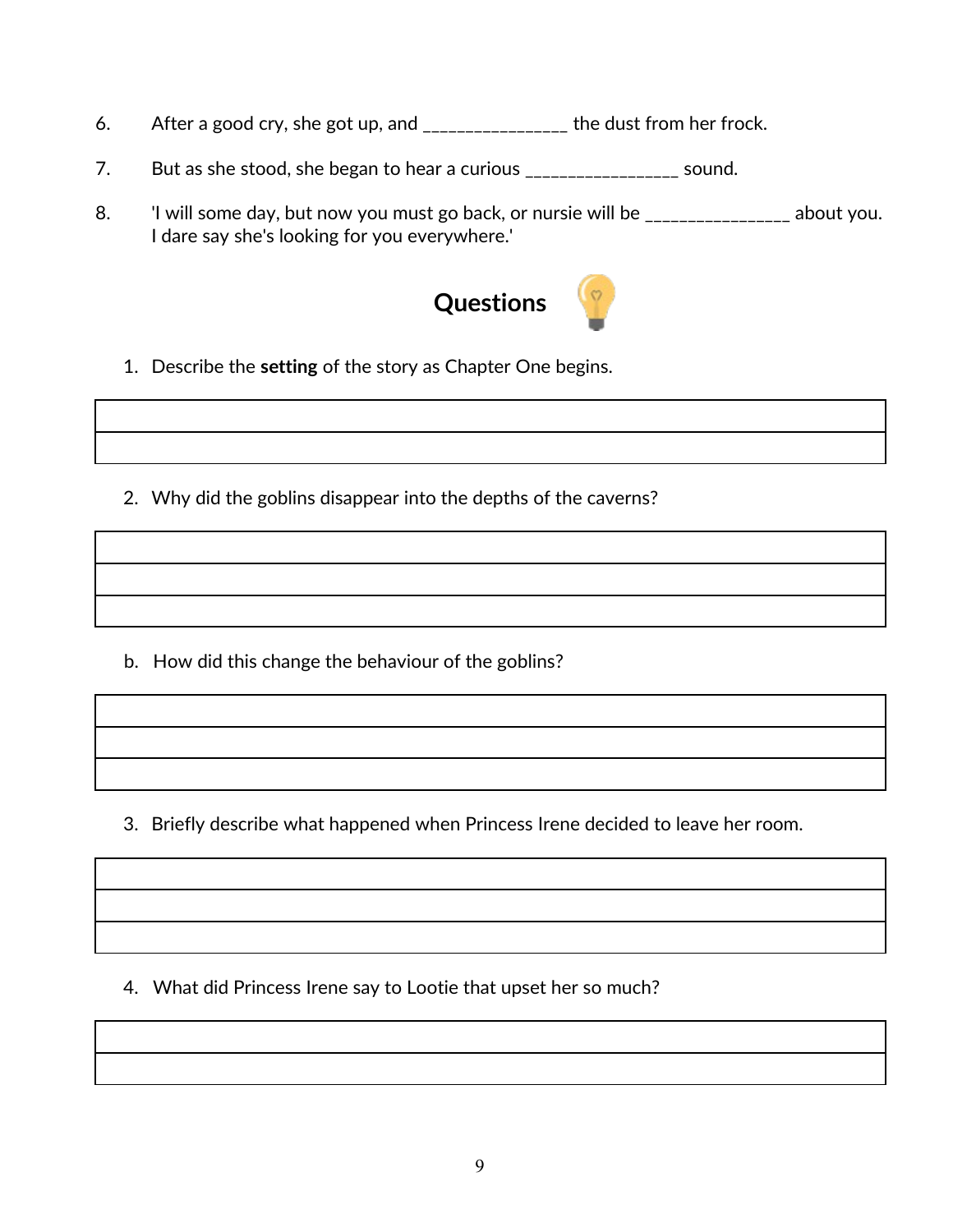## **Language Activities**



**A**. The author seems to enjoy using **alliteration –** a literary device where the author repeats the same sound at the beginning of several words. Here's an example of an alliteration: ". . . **g**rousing, **g**rouching, **g**rumbling, **g**riping about something or other."



Using your imagination, create your own examples of **alliteration** from the following topics. Each example must contain a minimum of three words.

| The sound of goblins mining.   |  |
|--------------------------------|--|
| The sounds of a forest.        |  |
| One from your own imagination. |  |

**B.** Find nine singular nouns in Chapters 1-4 and write the plural of each noun in the columns below. Careful – you may wish to consult a dictionary for some of these words.

| <b>Singular Noun</b> | <b>Plural Noun</b> |
|----------------------|--------------------|
| Child                | Children           |
|                      |                    |
|                      |                    |
|                      |                    |
|                      |                    |
|                      |                    |
|                      |                    |
|                      |                    |
|                      |                    |
|                      |                    |